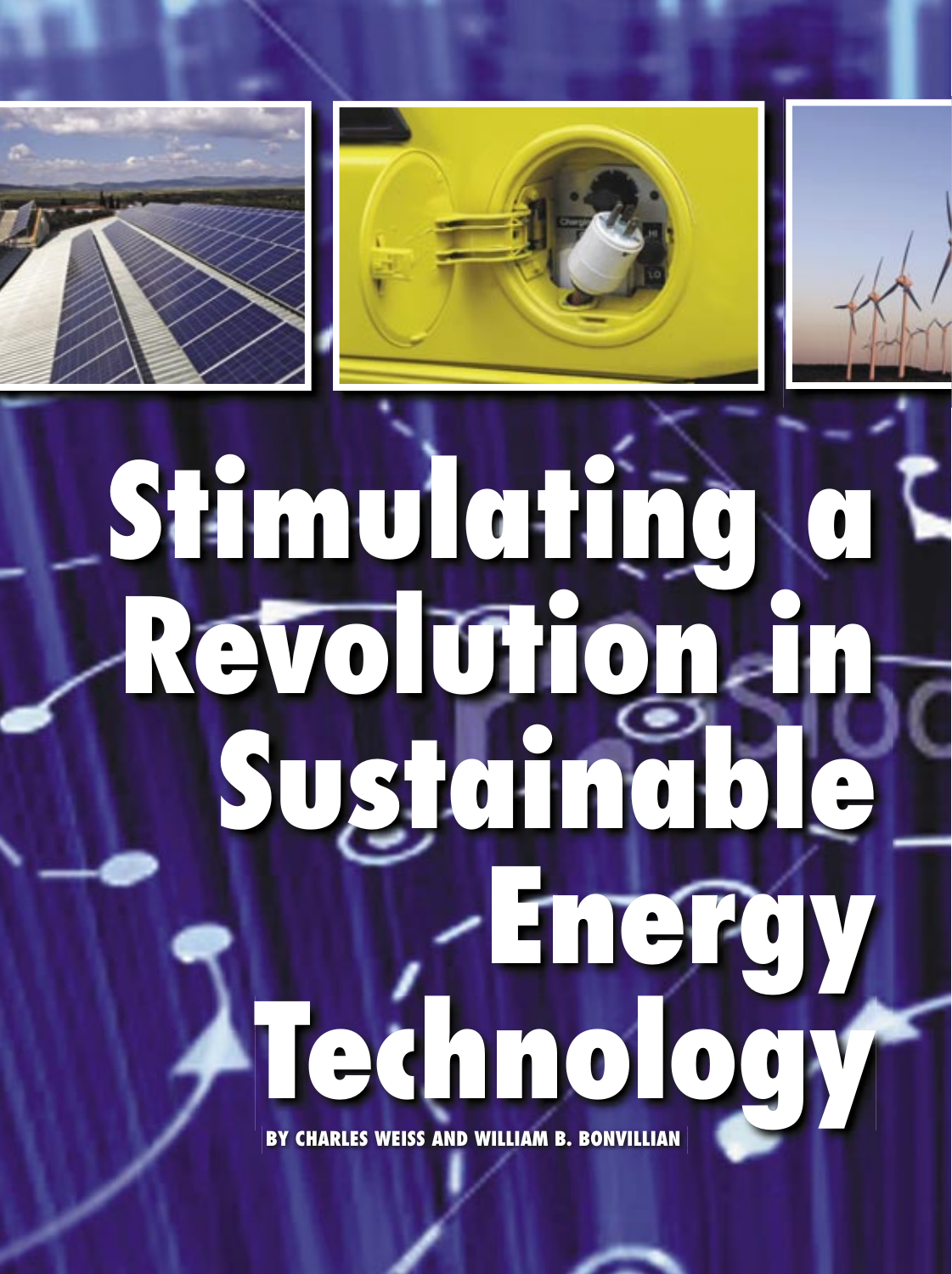













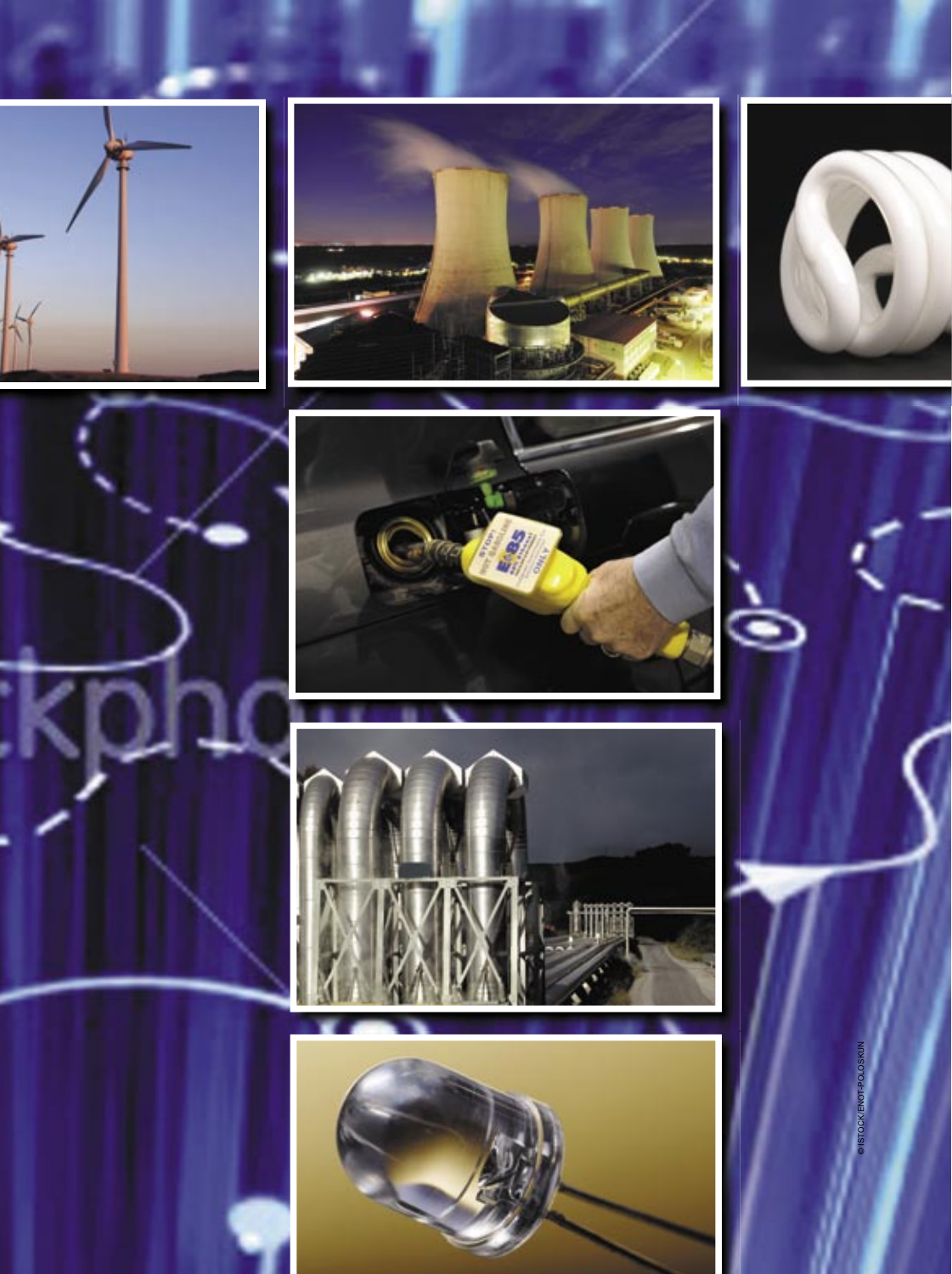**Access** consensus is growing that the environmental, economic, and geopolitical costs of the world's addiction to fossil fuels justify a major U.S. federal prothe environmental, economic, and geopolitical costs of the world's addiction to fossil gram to stimulate technological innovation in energy. President Obama and Congress made a down payment on such a program in the February 2009 stimulus bill,<sup>1</sup> advancing some \$39 billion toward energy technologies, including \$5 billion in research, although the administration's follow-on technology program in the climate bill is now in jeopardy. Given the pervasive role of energy throughout the economy and the international character of the climate crisis, many urge the creation of a program the size of the Manhattan or the Apollo Projects. Beyond the growing consensus for policy action, how should such a program be organized?

 An initial rationale for such a program is that market mechanisms alone, such as a carbon charge (a cap-and-trade regime or carbon tax), cannot stimulate the development and deployment of energy technologies fast enough to meet the urgent national need, nor can it overcome the built-in bias in favor of technologies based on fossil fuels. Fossil fuels are convenient and cheap if externalities like war and environment are excluded. The fossil fuel economy is huge, mature, heavily subsidized, pervasive, adept at fending off competition, deeply entrenched in the economy and the political system, and sustained by public expectation of cheap energy. Except in limited circumstances, a new energy technology must compete at scale with existing technology from the moment of its market launch, a daunting prospect. As a result, any innovation in energy technology faces an uneven playing field.

A carbon charge, combined with regulatory standards and other policies to force more efficient energy use, is essential to guide the path of innovation into an environmentally sustainable direction, but it is only part of the answer. The many obstacles on the path from new idea to widespread deployment require that such measures be complemented by direct support, not just at the research and

development (R&D) stage, but during the entire process of innovation. Despite the new administration's efforts, policies to increase demand for sustainable energy technologies are likely to be slow in coming and, at the beginning, loaded with loopholes and giveaways.

### **Why a Technology Revolution?**

Cannot existing technologies do the job? Isn't the call for research and innovation just an excuse for inaction? Some alternative technologies—chiefly windelectric and concentrating solar—are nearly competitive with fossil fuels, and a long list of improved practices<sup>2</sup> could, if adopted, avert substantial carbon dioxide emissions. Putting these approaches into practice, however, is far from simple. What, for example, is the likelihood of a 50 percent reduction in car travel for two billion vehicles by 2054, as Princeton professors Stephen Pacala and Robert Socolow suggest as one of 15 actions to stabilize carbon emissions?3

In any case, why rely on existing technologies when the potential exists to improve them?4 This would be like forcing the aviation industry to stick with biplanes after 1920. For example, until basic scientific problems in storage technologies are solved, these inadequacies will limit the long-run contribution of intermittent sources of renewable energy like wind and solar and hold their energy market share at around 10 percent each.

One problem lies in the fact that energy research has been starved for decades, in part due to the wildly fluctuating price of energy that discourages long-term investments in either the public or private sectors. Oil prices may have hit a peak of \$140 per barrel the summer of 2008, but they were below \$20 per barrel as recently as 1998, and in February, they were below \$50 per barrel. According to one leading estimate,<sup>5</sup> private-sector expenditures on R&D in 2007 amounted to less than 1 percent of energy industry revenues, less than half the average of 2.6 percent for U.S. industry as a whole

and a small fraction of the 15 percent or more of revenues invested by innovative industries like biopharmaceuticals and semiconductors. Public-sector energy R&D funding in 2007 was half its peak in 1980, and private-sector funding has suffered a similar fate. Even the flood of private venture capital into energy commercialization before the recent economic meltdown—reaching \$3 billion in 2007—was often directed to subsidized investments in existing technologies with political clout, most famously corn ethanol. These particular subsidies amounted to a counterproductive policy; one could call it "no lobbyist left behind."

 To be sure, even a small percentage of a \$1.5 trillion annual energy economy, coupled with limited government R&D, has produced over the past several decades a host of promising energy and energy conservation technologies that are now at all stages of R&D, plus a few, such as light-emitting diodes (LEDs) and off-grid solar, that have been successfully launched in limited niche markets. If these technologies are to be given a chance to emerge, they need support. On the other hand, since we do not really know which of the many competing ideas will turn out to be the most energy efficient and cost-effective, no particular emerging technology has any special claim on support. Thus, any government policies to encourage innovation should be as neutral as possible to create a level playing field that allows alternatives to compete on their technoeconomic and, once proper policies are in place, environmental merits.

# **Energy Technology and the Theory of Innovation**

According to the "technology push," "linear," or "pipeline" model of innovation, research intended to push back the frontiers of knowledge—ideally motivated by sheer curiosity about the workings of the natural world—will lead to radical, pathbreaking inventions.6 These create new functionality and make it possible to do things that have never been done before: watch television, play video clips,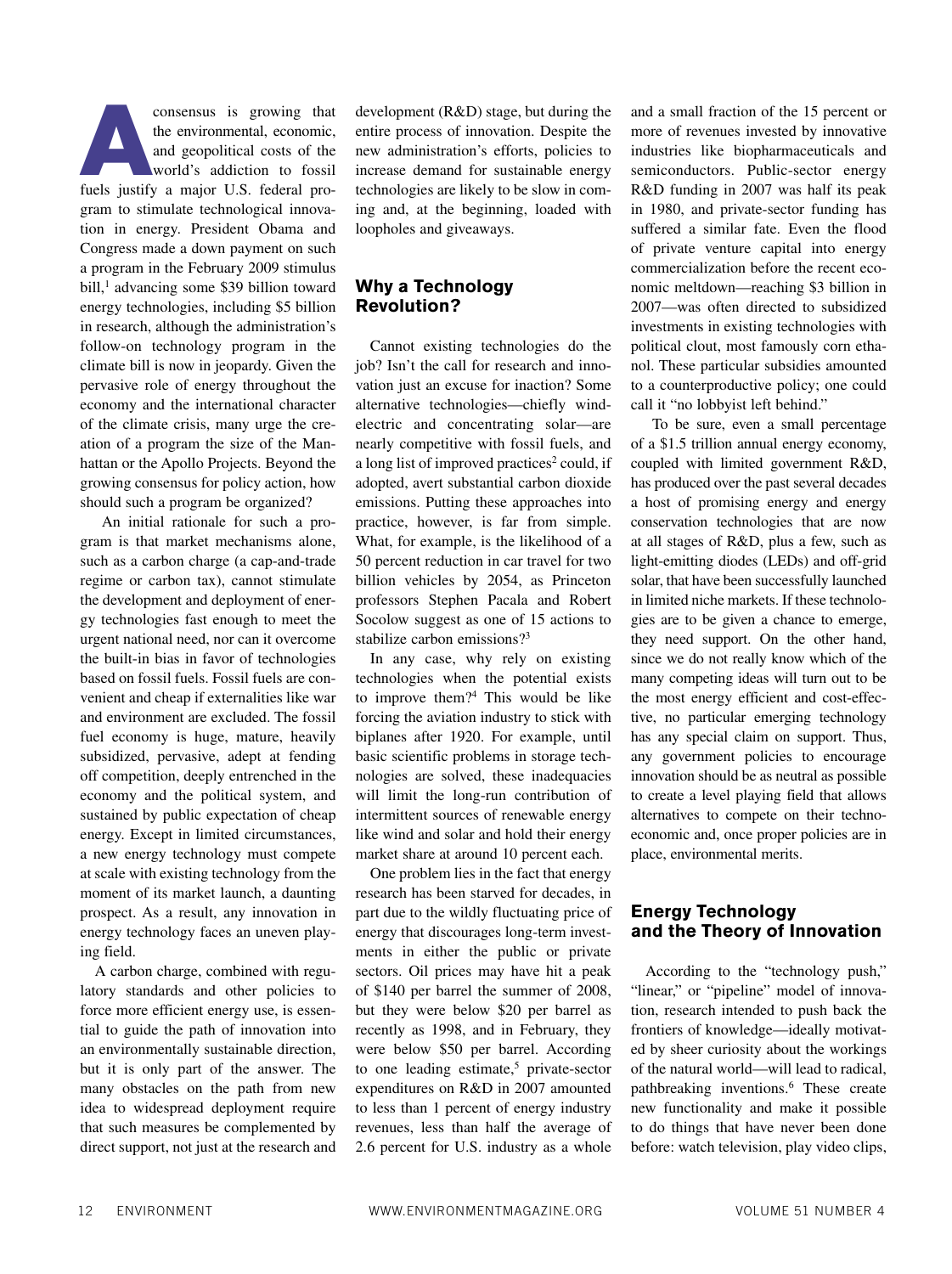scan barcodes, or electrify a region with a single power plant. Once translated into commercial products, these innovations will make profits and give rise to economic growth. While the government and large industry pursued basic research alongside each other in institutions like the Bell Laboratories from the 1950s to the 1980s, the pipeline model has long been dominated by federal support for basic research. The assumption has been that commercialization and widespread deployment will take place without further government intervention.

Basic research in the United States tends to take place in universities and research institutes with federal support, whereas product development takes place in private industry. Compared to the technology transition process in other

Market mechanisms alone cannot stimulate the development and deployment of energy technologies fast enough to meet the urgent national need.

countries, which is hampered by a variety of regulatory and social constraints, the U.S. system works relatively well. Even so, this institutional separation gives rise to a difficult-to-finance gap between the initial prototype or proof of concept in a university laboratory and a commercializable product that is attractive to the venture capitalist and industry. This gap has become known as the "valley of death," where most new technologies die.7 In many historic cases, including the Internet, this gap was filled by a timely intervention by the military.8

The emphasis on radical innovations

embodying new functionality is well suited to the American temperament. Information technology is the most noted example of an innovation that landed in new territory—nothing that had existed before was comparable to the computer. The stereotypical American does not stick around to cope with the underlying problems but prefers to pack the family into a covered wagon, push over the next mountain chain, and open an entirely new frontier. We rarely turn back to deal with the problems connected with the established technology we left behind: we create biotechnology but do not fix the health delivery system; we develop solar photovoltaic cells but allow the electricity grid to languish. We are not good at dealing with the problems created by long-standing, entrenched, pervasive, and



efficient "legacy" technologies like those based on fossil fuels.

To deal with such established, complex technology sectors, we need additional conceptual tools. One is the theory of "market pull" or "induced innovation," which in its simplest form states that innovation tends to minimize the use of relatively expensive inputs and maximize the use of inexpensive ones.<sup>9</sup> As a result, a change in the price of a key input like energy, whether through pure market forces or a change in government policy, can affect the direction of innovation, at first through small adjustments

like closing the doors of air-conditioned offices or buying smaller cars. If the price changes are expected to last, more expensive energy will lead to the development and introduction of new, energy-efficient products based on existing technologies and, in the longer run, to a change in the direction of applied research. This is the basic theoretical underpinning of the proposal for the carbon charge that has dominated the debate over new energy technology.

While the "market pull" or "induced" model tends to favor incremental innovation, the "technology push" or "pipeline" model favors radical innovation. In a complex sector like energy, new innovation will require a synthesis of both models: a technology strategy and a pricing program.

The induced innovation model assumes that a technology can enter the marketplace more or less automatically once the appropriate market incentives are well established. This is not always the case, especially when it faces competition from established technologies, such as those dependent on fossil fuels. Obstacles to innovations based on the results of longterm research may appear at the classic valley of death between proof of concept and first product. Others may appear at a later stage, when the product is ready for market launch at scale. The latter stage is particularly critical for innovation in complex established sectors like energy.

#### **Overcoming Obstacles to Market Launch**

Policies intended to overcome these obstacles require a further elaboration quite different from those derived from the technology push approach traditional to U.S. science policy. A new analytic method to identify institutional gaps in existing policies for the promotion of innovation can help policymakers design them.10 This method arises from a careful assessment of a dozen or so promising energy technologies, classified into groups according to the obstacles they are likely to encounter once they near the point of market competitiveness. From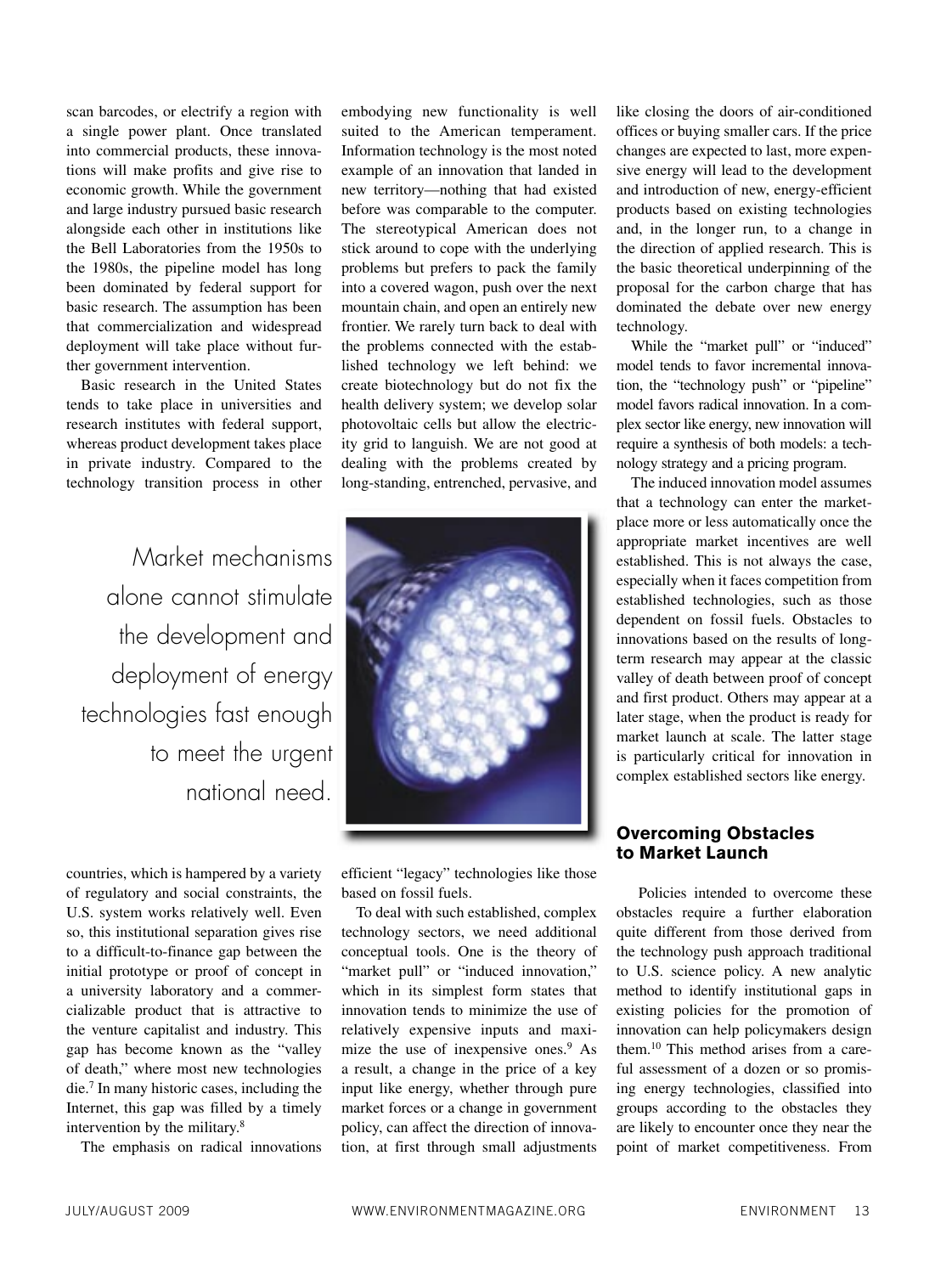these groupings, three policy packages and three new institutions emerge that will help overcome the obstacles.

#### **Promising Energy Technologies**

Potentially sustainable energy technologies include well-known innovations like wind-electric and solar photovoltaics, as well as some that may have received less focus from the general public. The latter include

• LEDs, which are replacing incandescent and fluorescent bulbs in a variety of lighting application (see the box on the upper right of this page);

• enhanced "hot rocks" geothermal technology, which, if perfected, could open up much of the United States and other countries to this renewable, noncarbon-emitting technology (see the box on the right of this page);

• carbon capture and sequestration (CCS), which, if perfected, could capture the carbon dioxide emitted by large fixed installations like power plants and cement kilns and permanently store it in saline aquifers or under the seabed (see the box at the top of page 15); and

• improved battery technology, which would overcome a critical energy storage bottleneck in the development of solar and wind electricity and plug-in hybrid cars (see the box on the bottom of page 15).

These emerging technologies fall into one or more of six broad categories, each of which requires a different set of policies:

• *Experimental technologies requiring support for long-range research.* For many of these technologies, such as fusion or hydrogen fuel cells for transport, consideration of market launch can be reserved for such time as their properties and environmental consequences are more clearly delineated. Others, such as batteries assembled from benign viruses, may require translational research that links breakthrough results in science with their potential practical applications and, in promising cases, follows through with support to the launch of the technology through the prototype stage.

# **LIGHT EMITTING DIODES (LEDS)**

LEDs are smaller, more flexible, longer lasting, and potentially much more efficient than either fluorescent or incandescent light bulbs. They consist of a sandwich of semiconductors so constituted that it converts electric voltage directly into light—the reverse of photovoltaic panels, which convert light into electricity. If they follow the costcutting curve of other semiconductors, they might be half the price of fluorescents in 10 years. Widespread use of LEDs could save as much as 10 percent of all electricity use worldwide. The market for LEDs as specialty lighting already exceeds that for incandescent lighting. Presently available inorganic LEDs emit light at a set of precise wavelengths that differs from natural white light. Further research is needed to cut production costs and achieve more natural light qualities.

# **ENHANCED ("HOT ROCKS") GEOTHERMAL ENERGY**

Today's geothermal technology extracts the heat caused by the decay of radioactive elements in the Earth's crust from water in natural underground reservoirs near the hot rocks along tectonic plates. In contrast, enhanced geothermal—a promising new renewable technology that could become a major source of baseload electricity over much of the world—artificially inserts water via an injection well into dry, hot subterranean rocks.

Modern technology enables deeper drilling to access hot rock areas across much of the globe, not just along tectonic plates. Enhanced geothermal systems now being developed and tested in a handful of developed nations involve production wells, drilled near hot rocks to extract the heated water or steam and feed it into heat exchangers, turbines, or other devices to produce useful energy. The systems use explosives or hydraulic pressure to fracture the rocks between the two wells and form an artificial underground reservoir of hot water flowing between the two wells. The hot, extracted water is recycled so that pollution and water use are minimized. Further research and demonstrations at scale are needed to lower the costs of drilling and reservoir formation.

• *Potentially "disruptive" technologies—those that might displace wellestablished incumbents11—that can be launched in niche markets*. In addition to needing support for research and development, promising technologies that are approaching commercialization and can be launched and scaled up in niche markets may also require support for prototyping and development and some public incentives to speed adoption beyond what market forces alone would accomplish. These technologies include LEDs, offgrid wind power, solar photovoltaic, and solar thermal power.

• *Innovations that face immediate market competition from legacy technologies but will be uncontested*. A number of technologies are unlikely to provoke

political or non-market economic opposition to their market launch, nor will they have an unavoidable cost or environmental disadvantage. These are typically components in existing platforms or technological systems like cars or electric power grids and, in favorable cases, can stimulate major overall changes in these systems. Examples include improved batteries in plug-in hybrid cars, on-grid solar photovoltaic, and enhanced geothermal (once demonstrations are successful), all of which are components in larger systems.

• *Innovations that face immediate market competition from legacy technologies and will be contested.* These are component innovations that have inherent cost disadvantages and can be expected to face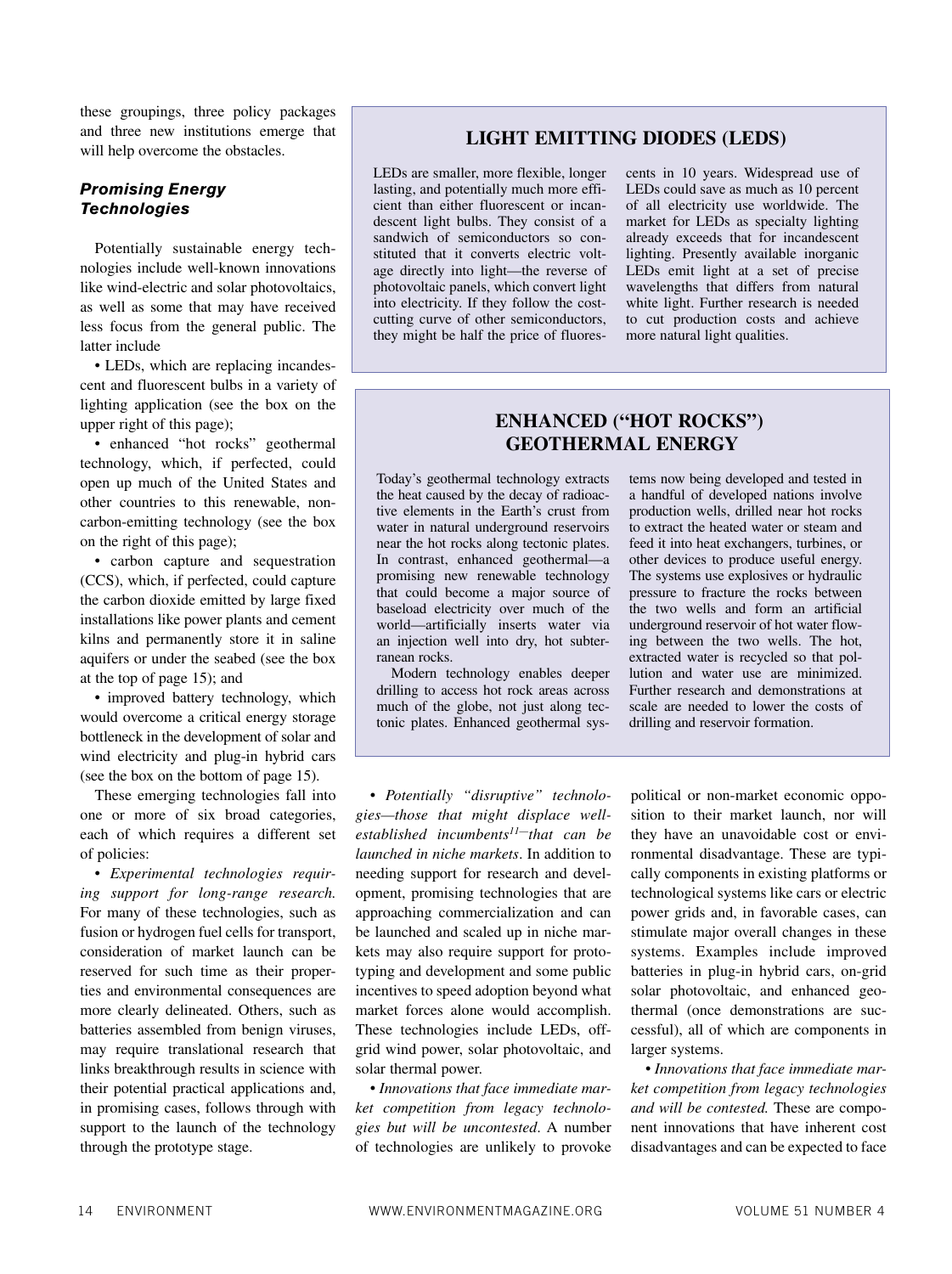## **CARBON CAPTURE AND SEQUESTRATION (CCS)**

The United States, China, and India have huge coal reserves that supply the bulk of their cheap baseload electric power and, unfortunately, their planet-warming carbon dioxide emissions. CCS technology would capture the carbon dioxide at large fixed installations like electricgenerating plants or cement kilns, put it into a supercritical (near liquid) state, transport it by pipeline, and inject it into permanent storage in saline aquifer formations, which are pervasive in the United States and China (but not India), or beneath the ocean floor. This will add at least 25–30 percent to the consumer cost of coal-fired electricity, an added expense that utilities and consumers will not accept in the absence of a cap-andtrade regime, carbon tax, or regulatory requirement. Different aspects of this

technology have been tested or are in practical use at megaton scale, but total annual carbon dioxide emissions from coal-fired plants are thousands of times larger. At least several large, expensive demonstration projects under different geological conditions are needed to prove the safety and effectiveness of this technology, the permanence of the carbon dioxide storage, and the precise costs. These must be carefully designed and operated, and closely monitored to illuminate the best operating practices. Applying new capture technologies to retrofit existing powerplants, not just new ones, also requires research. International collaborative research on CCS, specifically including Indian and Chinese scientists and engineers, is a critical global priority.

## **IMPROVED BATTERIES**

The size, weight, power, recharge time, and expense of existing batteries limit the advance of hybrid and all-electric cars. Their cost also hinders the widespread deployment of intermittent sources of renewable energy, such as wind and solar, in the electric grid. New lithium ion batteries with nanotechnology features promise to be cheaper, lighter, and more powerful. What is more, they promise faster charging speeds, so that they can, for example, capture and store the regenerative energy of a rapidly braking car for reuse.<sup>1</sup> All-electric cars using these advanced batteries will save energy and improve automobile performance, although the balance between these two objectives depends on government policy and consumer choice. Fifty-mile range, fuel efficiency of 150 miles per gallon, and 0–60 miles-per-hour acceleration in four seconds are all within sight for a plug-in hybrid car that can be charged overnight—or more rapidly if recharging advances continue—from a household electric outlet. Electric cars are intrinsically more energy-efficient than those run by internal combustion engines, but

more carbon dioxide emissions can be averted if the extra electricity they need is generated from renewable sources.

In addition to nanotechnology-based battery features, a series of major storage advances that could prove transformative is emerging: carbon nanotube-based ultracapacitors; benign viruses that selfassemble into battery components; and artificial photosynthesis, with the development of an inexpensive catalyst to cleave water into hydrogen and oxygen for storage.<sup>2</sup>

2. For more on nanotube-based ultracapacitators, see D. Halber, "Researchers Fired Up over New Battery," *MIT Tech Talk* 50, no. 16: 1, 5. For more on batteries using viruses, see Y. J. Lee et al., "Fabricating Genetically Engineered High-Power Lithium-Ion Batteries Using Multiple Virus Genes," *Science* 324, no. 5930 (22 May 2009): 1051–55. For more on artificial photosynthesis, see M. W. Kanan and D. G. Nocera, "In Situ Formation of an Oxygen-Evolving Catalyst in Neutral Water Containing Phosphate and Co<sup>2+</sup>," Science 321, no. 5892 (22 August 2008): 1072–75.

economic, political, or other nonmarket opposition from recipient industries that must be overcome, or policy objections

from advocacy groups that must be met, over and above the obstacles faced by the preceding categories. Examples include CCS, cellulosic biofuels, and also fourthgeneration nuclear power.

• *Incremental innovations in conservation and end-use efficiency.* Efficiency in established and new technologies offers an ongoing source of energy savings. The deployment of innovations such as improved internal combustion engines, building technologies, efficient appliances, improved lighting, and new technologies for electric power distribution is limited by the short time horizons of potential buyers and users, who typically refuse to accept extra initial costs unless the payback period is very short.

• *Improvements in manufacturing technologies and processes.* Entry of new technologies is limited by cost barriers that can be cut by manufacturing advances. The improvements needed to scale up manufacturing so as to drive down costs, improve efficiency, and move efficient new energy products into the market more quickly are likely to be inhibited by the reluctance of cautious investors to accept the risk of increasing production capacity in the absence of an assured market.

#### **Policies to Support Innovation**

Policies classified into technologyneutral packages can be matched to these six technology groupings, making it possible to fit a policy package to each launch pathway by which a new technology can arrive in a market at scale. This approach is the opposite of the present pattern of energy legislation. Congress now writes its energy bills by giving each technology a separate title with a unique form and level of financial support depending on the technology's political muscle. To stimulate the technologies needed to reduce carbon dioxide emissions while promoting technology neutrality, it is critical that Congress shift this process, focusing not on specific technologies but on the technology support mechanisms. Innovators would then apply for this support depending on the prospective cost-efficiency and sustainability of their new technologies. The support policy elements include the following:

• *Front-end technology nurturing.* Technologies in all the above six catego-

<sup>1.</sup> B. Kang and G. Ceder, "Battery Materials for Ultrafast Charging and Discharging," *Nature* 458, no. 7235 (12 March 2009): 190–93.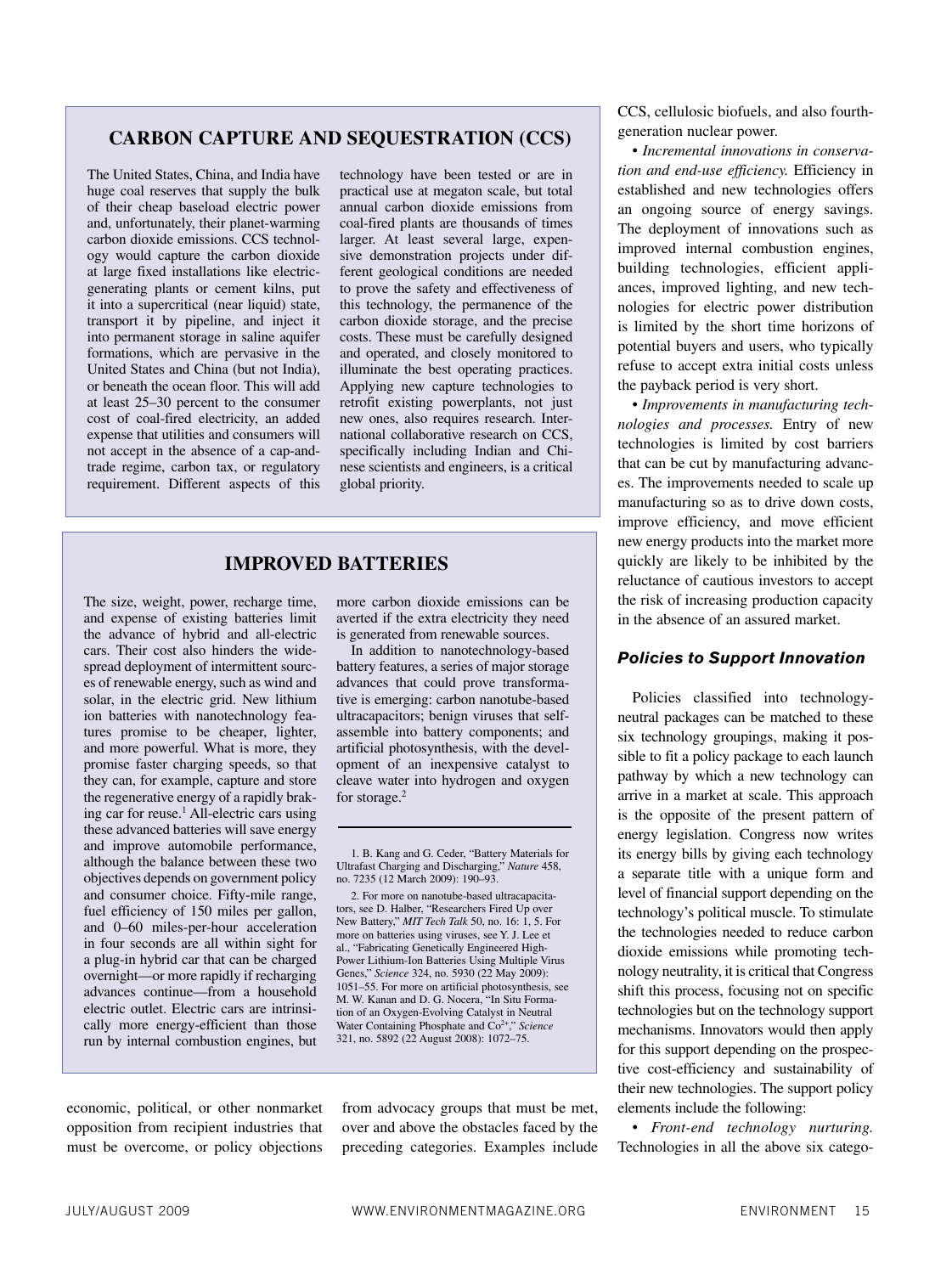ries need support before they are close to commercialization. This includes direct government funding for long- and shortterm R&D and for technology prototyping and demonstrations.

• *Back-end incentives.* Closing the price gap between emerging and incumbent technologies may require incentives ("carrots") in the form of tax credits, loan guarantees, low-cost financing, price guarantees, government procurement programs (including military procurement for quasi-civilian applications such as housing), new-product buy-down programs, and general and technologyspecific intellectual property policies. While experimental technologies are in too early a stage to need incentives, and many disruptive technologies may be able to emerge out of market niches into a competitive position without further incentives beyond R&D support, other categories are likely to require these carrots. These include secondary component technologies facing uncontested or contested launches, incremental innovations in technology for conservation and end use, and technologies for manufacturing processes and scale-up. Carrots may also be relevant to some disruptive technologies as they make the transition from niche areas to more general applicability.

• *Back-end regulatory and related mandates.* Regulatory and related mandates ("sticks") may be needed to encourage component technologies facing contested launches and also may be needed for some conservation and end-use technologies. In addition to emissions taxes, these include standards for particular energy technologies in building and construction and comparable sectors; regulatory mandates, such as renewable portfolio standards; and fuel-economy standards. A system of carbon charges, such as an effective capand-trade program, may make many of the back-end proposals listed above less necessary insofar as it would induce similar effects through pricing mechanisms.

#### **Institutions to Support Innovation**

Comparing existing energy innovation institutions with the innovation system requirements revealed by the analytic review described above highlights three major institutional gaps:

• the lack of an agency capable of doing translational research connecting potential scientific and technological breakthroughs to practical technology demonstration and implementation;

• the lack of a financial organization capable of financing large-scale demonstrations of new engineering-intensive technology, manufacturing scale-up, and conservation-oriented investments; and

> Global warming, energy security, and economic competitiveness are inextricably linked and raise tricky questions of international relations.

• the lack of an organization capable of formulating strategy and roadmaps for the systematic development and introduction of new energy technology, as well as the policies needed to take advantage of the opportunities and overcome the obstacles that it identifies. (See the box on page 17 for an example of how the policy elements and institutions would help advance improved battery technology.)

In February, the U.S. government filled the first of these gaps, at least in principle, by establishing and funding the Applied Research Projects Agency for Energy, commonly known as ARPA-E,<sup>12</sup> which received \$400 million as part of the stimulus bill.13 ARPA-E is modeled on the federal government's most successful translational research agency, the Defense Advanced Projects Research Agency (DARPA) of the Department of Defense. The details of the institutional design of

ARPA-E are critical to its effectiveness $14$ and are now under intensive study and implementation inside the Department of Energy. In essence, ARPA-E would aim to identify potential scientific breakthroughs and translate them through the proof of concept or prototype stages into energy technologies.

To bridge the second gap, the administration could establish a government corporation that would recruit engineering, financial, and management expertise of the kind found in the private sector and



operate outside the limits of government procurement systems in an environment comparable to that of a commercial firm. These capabilities would enable the corporation to finance demonstrations of engineering-intensive technology, as well as investments in conservation technology and accelerated manufacturing scale-up of promising equipment. Congress is now considering such an entity.15

A public-private partnership that undertakes strategic analysis of different aspects of energy technology; carries out roadmapping exercises for preferred trajectories of critically important technologies, including timetables and milestones; and identifies the policies and levels of support needed to make this timetable a reality would bridge the third gap. This entity should also assure a full environmental analysis of proposed new technologies so we do not travel down counterpro-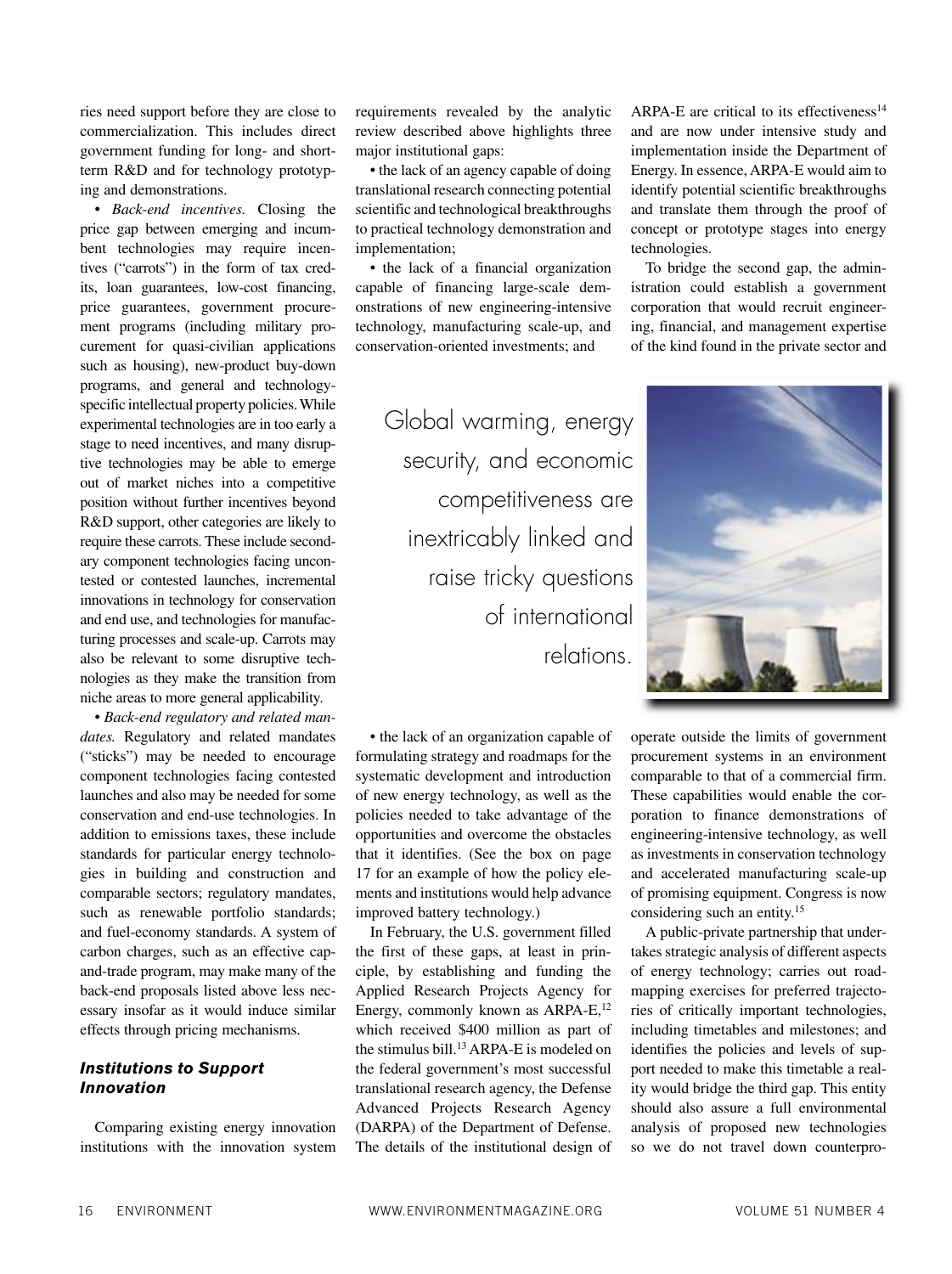# **POLICIES TO STIMULATE IMPROVED BATTERY TECHNOLOGY**

Batteries are critical for solving the storage problem inherent in intermittent renewable energy systems, especially solar and wind, as well as for increasing the viability of plug-in hybrid and, potentially, electric cars. As noted in the box on lithium ion batteries on page 15, the next generation of advanced batteries needs to be much cheaper than those in current use in hybrid cars. They also need to be smaller, lighter, and faster charging.

How could we accelerate battery advances? Batteries seem simple to the user but involve complicated electrochemical and physical processes on time scales ranging from seconds to a few quadrillionths  $(10^{-15})$  of a second, or the time it takes light to pass through the thickness of a human hair. Unsurprisingly, important outstanding questions remain about the basic scientific processes involved, requiring a substantial increase in support to basic research in universities and research institutes. First, then, battery technology is a promising experimental territory that justifies a major *R&D focus*.

Next in the process is an opportunity for *translational research*. Department of Energy's Advanced Research Projects Agency-Energy (ARPA-E) received \$400 million in February's stimulus legislation and is now being supported by Energy Secretary Steven Chu. The agency's primary task will be to identify potential scientific advances that can be translated over a three- to fiveyear period into technological breakthroughs at the proof-of-concept or prototype stages. Promising opportunities that could be accelerated by an ARPA-E process include recent advances in selfassembled batteries using benign viruses<sup>1</sup> or nanotechnology designs for rapid recharge.<sup>2</sup>

Translating research advances should not occur in a void. The importance of battery technology for sustainable transportation and electricity generation justifies larger-scale public involvement in speeding their development and deployment. To this end, a *collaborative roadmapping* exercise could be important. A formal energy technology strategy and follow-on roadmap involving public, private, and academic sectors is not yet

in place. In the interim, the Department of Energy and ARPA-E could collaborate with manufacturers of batteries and automobiles in developing a strategy and roadmap to speed the introduction of improved battery technologies into the marketplace faster than would occur through market processes alone.

By considering the implications of the new storage technology for the expansion of solar and wind energy into the national electric grid, this collaboration would smooth the path for this technology's entry. It will also be important to develop a strategy for identifying further research opportunities and speeding the large-scale introduction of improved batteries into ordinary hybrid, plug-in, and, potentially, electric cars as soon as their performance, safety, and reliability is satisfactorily proven. Once improved batteries are developed and proven, small models could be introduced into niche industries, like cordless hand tools, while U.S. car manufacturers test and then market them in high-end cars.

As new entrant technologies near market launch, expansion of support from ARPA-E and other sources will likely be needed for research on improved manufacturing processes, followed by lowcost financing by the proposed *government corporation* to speed technology demonstrations, scaled-up manufacturing, and deployment, thereby reducing cost barriers. Energy committees on the House and Senate sides of Congress are now considering legislation for such a financing entity. The market for plug-in hybrids or electrics themselves can be stimulated by further *back-end policy measures,* such as strengthened fuelefficiency standards, a carbon tax on vehicle emissions, military procurement of new vehicles, or even a direct subsidy or tax credit to private purchasers. Policies will also be needed to ensure that renewable sources of energy are used to charge the plug-in vehicles.

ductive dead ends. The best example of such a partnership in recent U.S. history is Sematech, a consortium of U.S. semiconductor chipmakers and their suppliers, initially funded by DARPA. It accelerated technology advances and manufacturing efficiencies that helped restore the competitiveness of the American semiconductor industry in the 1990s.

#### **A Global Approach to a Global Problem**

National solutions can at best only partially solve the problem of stimulating energy innovation: global warming, energy security, and economic competitiveness are inextricably linked and raise tricky questions of international relations.

China has recently surpassed the United States to become the world's leading emitter of carbon dioxide. It has been building 500-megawatt coalburning plants—the typical size of a large plant—at a rate of more than one a week.16 India is likewise building coal plants. On the other hand, given their late start in industrializing (combined with the long residence time of  $CO<sub>2</sub>$  in the atmosphere), the emerging economies of China, India, and the rest of the developing world will need decades to catch up with the aggregate  $CO<sub>2</sub>$  contribution of the developed industrialized economies. As the first beneficiaries of the Industrial Revolution, the advanced economies have an ethical and highly practical obligation to get their own energy houses in order and assist the developing countries in doing so.

Issues of innovation and research collaboration raise these ethical and practical issues in acute form. American, European, and Japanese companies rightfully see innovation as a source of future market competitiveness and expect to develop export markets and create green jobs as a result of their investments in this area. Spurring economic competition will be vital to encouraging technology innovation. This is yet another aspect of the important role of market forces in speeding a shift to a low-carbon environment.

<sup>1.</sup> Y. J. Lee et al., "Fabricating Genetically Engineered High-Power Lithium-Ion Batteries Using Multiple Virus Genes," *Science* 324, no. 5930 (22 May 2009): 1051–55.

<sup>2.</sup> B. Kang and G. Ceder, "Battery Materials for Ultrafast Charging and Discharging," *Nature* 458, no. 7235 (12 March 2009): 190–93.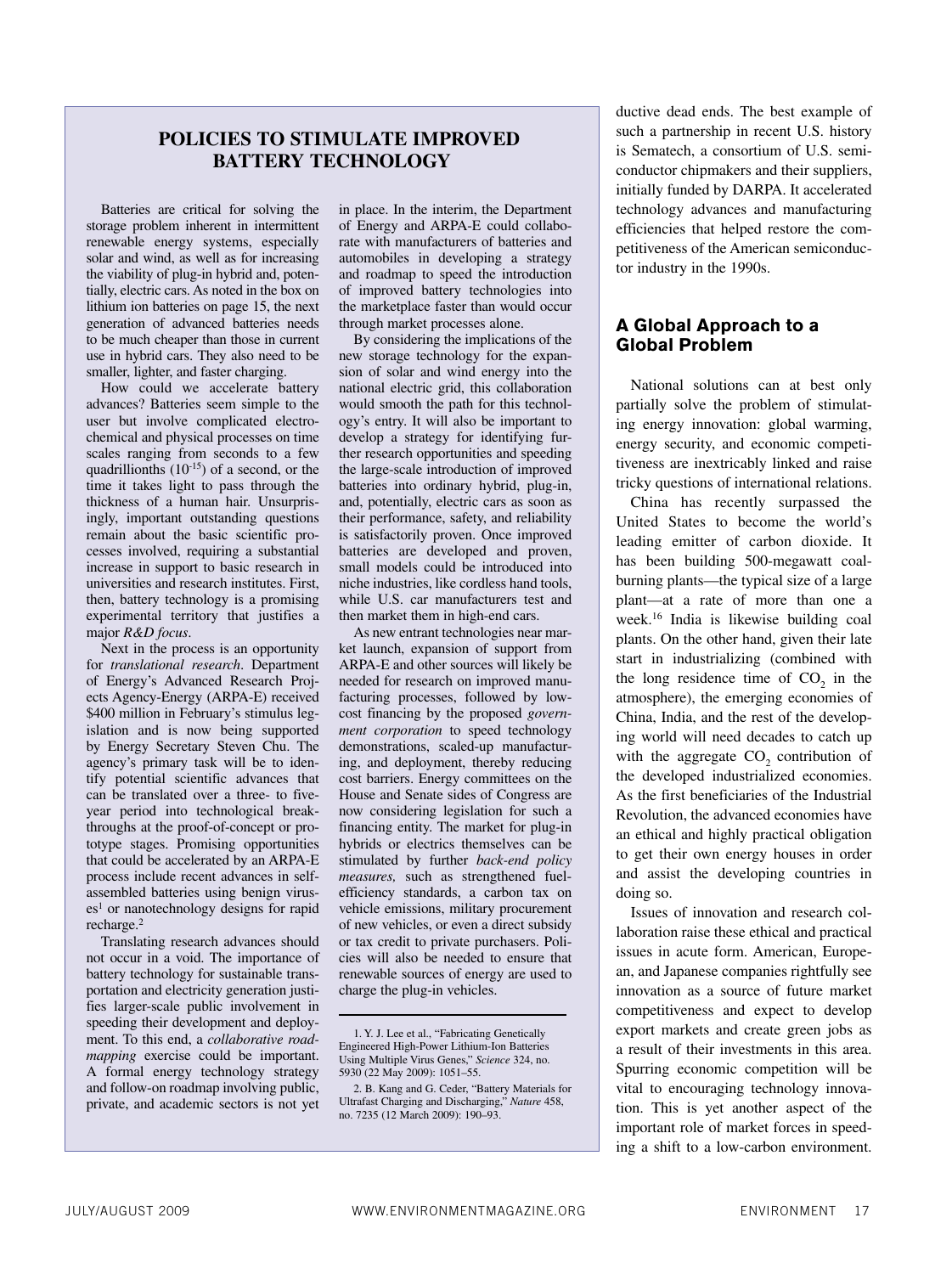On the other hand, it is important to the future of the planet that emerging economies like China and India limit their contribution to global warming by adopting sustainable energy technologies as fast as possible. To facilitate this, the developed countries may well need to ensure that these technologies are available on favorable terms to both their domestic and internationals markets. It will therefore be critical to get the balance right between business competition and incentives, on the one hand, and international technological collaboration, on the other.

Not all improved energy technology will come from the presently advanced economies. Indeed, the United States has scarcely been a leader in energy innovation in recent years, while India and China are making major investments in research, development, and manufacturing capacity and expect to develop competitive new products and industries as a result. It is in the interest of the United States and other developed nations that they and others do so, because technology efficiency will be improved and technology spillovers are more robust if there are an increasing number of entrants in this field. This will benefit their own economic development and environment<sup>17</sup> as well as the world environment. On balance, the more investments other countries make in their own improved energy technology, the better customers they will be for the United States. America needs to strive for a new model of competition *and* collaboration, taking advantage of the dynamic tension and interaction between each.

An important approach to these issues is through international collaboration on pre-competitive research—that is, applied research on general problems that does not directly result in proprietary products. The Pew Center on Global Climate Change and the Asia Society have just issued a constructive report setting forth a list of technical subjects on which such collaboration might well begin.18 If we can work out new synergies between nations on pre-competitive research, the international aspects of development and commercialization may resolve themselves since, following a successful market launch, multinational firms increasingly operate at a global scale to speed new technologies into world markets.

Even pre-competitive research may raise difficult diplomatic problems, however. China and India may be reluctant to make significant investments in technologies like CCS that would help mitigate global warming but that would also raise the cost of the coal-derived electric power that is critical to their plans for economic development. If the United States does adopt a carbon charge on domestic energy resources, there will be considerable political pressure from U.S. industry to impose a border adjustment tax on energy-intensive imports from countries that do not impose such a charge, lest the U.S. firms risk market capture from non-complying offshore competitors with significantly lower energy costs.

The potential for such technology border charges would no doubt increase the attractiveness of technical cooperation on carbon-saving technology like CCS. These charges also would pose a major challenge to the world trading system, not least because of the difficulty of calculating the energy content of any given import. Indeed, subsidies for energy production and use are so ubiquitous that the technical problems in imposing such charges may be extremely difficult to solve, even if they can be designed in such a way as to satisfy the formal requirements of the World Trade Organization.

The potential difficulties inherent in this situation suggest the need for a broad, frank, constructive international expert dialogue concerning the many perverse national subsidies and other policies, however politically entrenched, that contribute to environmentally and economically unsustainable energy production and use in virtually every country. Discussing existing national carbon energy subsidies could well be a first step to tackling this underlying and often unacknowledged problem. Such informal but semi-official discussions might be based in universities or private think tanks. They could raise awareness in the participating countries of the contribution of these policies to the global problem of climate change and prepare the way for serious progress in developing an international trading regime consistent with the requirements of energy sustainability.<sup>19</sup> Technical discussions along these lines can complement the more politically charged international negotiations over emissions targets that now constitute a major feature of international environmental diplomacy.

#### **A Daunting Challenge**

The management of ARPA-E and of the proposed government corporation for technology financing faces difficult challenges. First, the success of both will require staff who have industrial experience and technical know-how but also a feel for policy and the public interest. Second, all the agencies—from Department of Energy's Office of Science to its applied agencies like Energy Efficiency and Renewable Energy and Fossil Energy—involved in selecting competitive applications for stimulating energy technology will face the challenge of making technological judgments that are as consistent as possible with the principle of technology neutrality while recognizing that it is impossible to eliminate the element of judgment from their work. Suppose, for example, a company requests public financing for pipelines for the transportation of biofuels or of carbon dioxide for sequestration. Such an investment will specifically favor a particular technology. Agencies will also have to make careful judgments regarding the likely environmental impact of the technologies they are asked to support. At the policy level, government will have to decide the proper combination of sustainable energy and energy security. Technology neutrality is thus an aspiration rather than an invariable requirement. Even so, it is a principle worth striving for—the present dominance of technology-specific legislation risks locking in particular technologies driven not by the merits of optimal efficiency but rather the relative power of congressional lobbies.

Third, the proposed corporation for financing demonstration projects, conservation investments, and manufacturing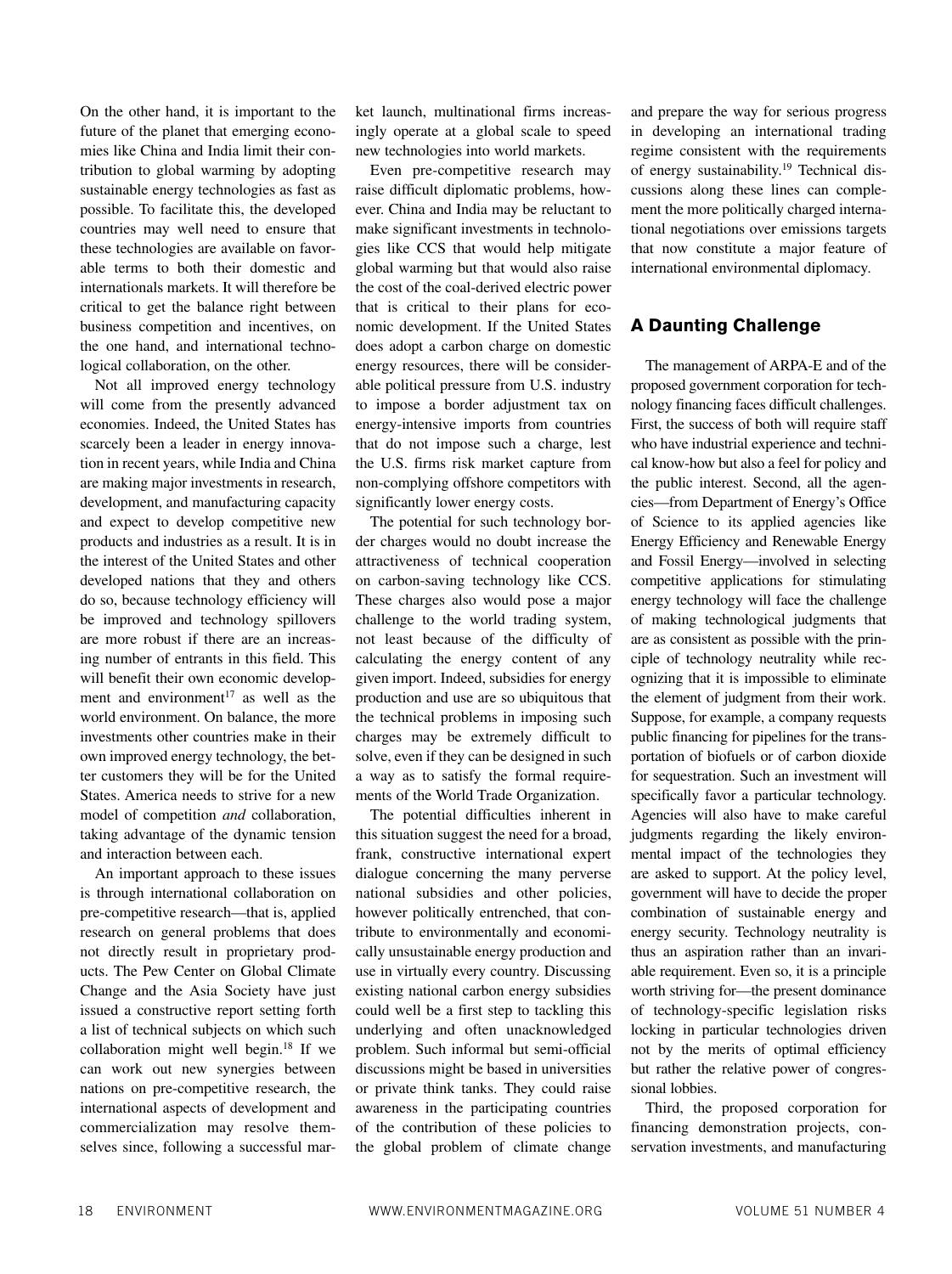scale-up faces the problem of keeping congressional pork within bounds. The pork barrel, after all, is as American as apple pie and cannot be excluded from indeed, will be essential to the passage of—a program that will cost many billions of dollars. But pork cannot drive this critical program without risking its integrity. The early Iowa presidential primary and the power of the farm lobby have led to unjustified subsidies for corn ethanol, a biofuel of, at best, marginal environmental benefit. In the 1970s, the Synfuels

 If we can work out new synergies between nations on pre-competitive research, the international aspects of development and commercialization may resolve themselves .

program, which was intended to help the United States achieve long-term energy independence by developing technologies for converting coal into liquid fuels, failed in part because it succumbed to congressional pressure to scale up experimental technologies to job-creating demonstration projects before they were ready to go beyond laboratory or pilot scale.20 This history is one reason it is important to create an independent corporation for technology financing protected as much as possible from congressional pressure.

Another danger of the pork barrel is that it tends to reward the sponsors of existing technology rather than the longer-range prospects of promising ideas that lack lobbying power. Here again, recent history offers discouraging precedent. As legislators worked to gather support for the Senate's Climate Security Act of 2007,<sup>21</sup> the first cap-and-trade bill to emerge from a major congressional committee, much of the prospective revenue stream from the proposed cap-and-trade regime was promised to industrial constituencies, to the near exclusion of support to research, development, and innovation.

After the Obama administration passed its 2009 stimulus package, $2<sup>22</sup>$  which contained no earmarks and billions to support R&D and various energy technologies, it proposed in its FY2010 budget documents a follow-on \$150 billion energy R&D and technology development pro-



gram to advance those jump-started initiatives. The president frequently cited the program, called the "Clean Energy Technology Fund," during the campaign. However, the climate change legislation emerging from the House Energy and Commerce Committee in May 2009 was subjected to the same bidding war from affected energy-intensive industries coal, utilities, autos, oil refineries, and biofuels—as the 2007 Senate climate bill. By the time the mark-up dust settled, the president's proposed fund was not funded, and energy R&D was set at less than a billion a year, while industry subsidies garnered many billions. Without a successor source in place, the new stimulus investments in energy and the technology momentum they are now building are in danger of falling off a funding cliff.

It is critical that funding for R&D survive these pressures if the massive needs for

energy R&D and technology deployment are to be met. The International Energy Agency, for example, estimates that some \$45 trillion in research and technology implementation will be required worldwide over the next four decades if we are to halve current carbon dioxide levels by 2050, the target set by G8 nations last summer.<sup>23</sup>

Industry must be involved in strategy development and share in the funding and management of demonstration projects if they are to be effective. This will require federal energy technology leaders, through new institutions such as ARPA-E, to bridge some broad cultural divides between sectors. The mature energy industry underfunds research. Many in the industry have only recently acknowledged the legitimacy of the climate problem. Their style is worlds apart from the entrepreneurial and sometimes highly focused culture of the champions of various emerging energy sources.

Ideally, involvement in the strategy and roadmapping process will convince legacy energy companies that it is in their interest to get ahead of the inevitable transition to an energy economy in which carbon dioxide emissions are no longer free. This is particularly important for the coal and utility industries, whose support and involvement would be required if CCS technology is to be developed and demonstrated at the necessary scale. At the same time, it is important to ensure that industry does not capture the exercise in its own short-term interests.

In its guidance to the strategy and roadmapping efforts, ARPA-E and the Department of Energy can encourage the involvement of the most far-sighted elements of the established energy industry, and gradually bring along the rest of that industry, while at the same time broadening the horizons of the proponents of the promising new technologies. In this way, a new generation of energy officials will help to form a broader view of national and global energy problems and how best to address them. This approach differs from the pattern of Sematech, the best existing model of collaborative roadmapping in an advanced industry. Here, the idea originated with the private sector,